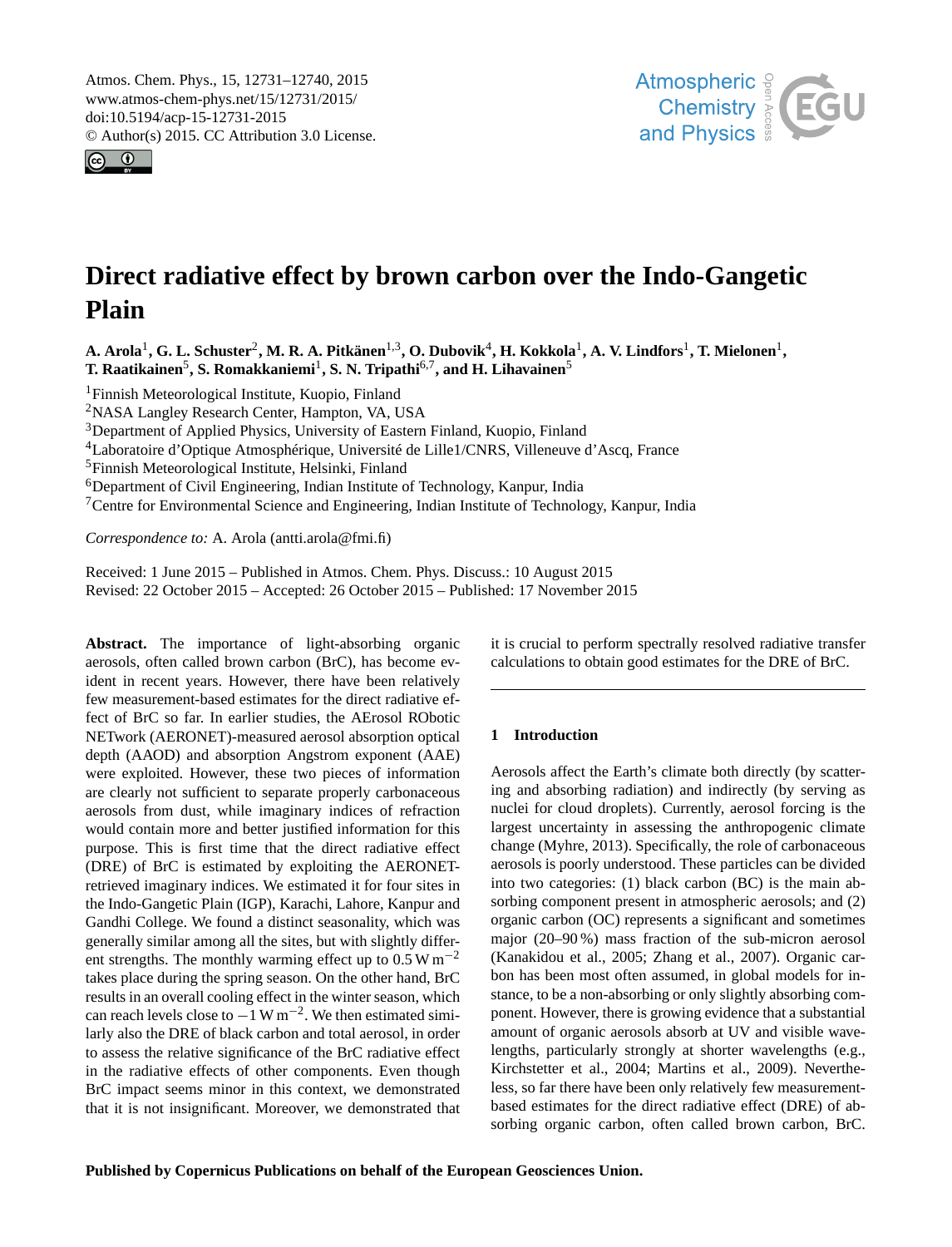Both [Chung et al.](#page-8-1) [\(2012\)](#page-8-1) and [Feng et al.](#page-8-2) [\(2013\)](#page-8-2) exploited AErosol RObotic NETwork (AERONET) measurements to derive the radiative effect by BrC; the former used an approach to separate dust and carbonaceous aerosols based on the AERONET-measured absorption Angstrom exponent (AAE), while the latter accounted for shortwave enhanced absorption by BrC in their global model and demonstrated an improved correspondence of modeled aerosol absorption optical depth (AAOD) and AERONET measurements, when BrC absorption was included in the model.

The approach of [Chung et al.](#page-8-1) [\(2012\)](#page-8-1) has evident difficulties in separating dust and carbonaceous aerosols by using an AAE, and arguably an approach using AERONET-retrieved imaginary indices of refraction would be more justified, as discussed also in [Schuster et al.](#page-9-4) [\(2015a,](#page-9-4) [b\)](#page-9-5). We estimated the BrC fractions by using the method of [Schuster et al.](#page-9-4) [\(2015a\)](#page-9-4) for four AERONET sites in the Indo-Gangetic Plain (IGP), Karachi, Lahore, Kanpur and Gandhi College, and then calculated the corresponding radiative effect by BrC. We moreover calculated similarly the DRE of BC and total aerosol, in order to assess the relative significance of the BrC radiative effect in carbonaceous or total aerosol radiative effects.

# **2 Data and methods**

## **2.1 AERONET data**

AERONET (AErosol RObotic NETwork) is a globally distributed network of automatic Sun and sky scanning radiometers that measure at several wavelengths, typically centered at 0.34, 0.38, 0.44, 0.50, 0.67, 0.87, 0.94, and 1.02  $\mu$ m. The AERONET UV filters (340 and 380 nm) have a full width at half maximum (FWHM) of 2 nm as compared to 10 nm for all other channels. All of these spectral bands are utilized in the direct Sun measurements, while four of them are also used for the sky radiance measurements, 0.44, 0.67, 0.87 and 1.02 µm. Spectral aerosol optical depth (AOD) is obtained from direct Sun measurements, and inversion products of other aerosol optical properties, such as single scattering albedo (SSA), refractive indices and the columnintegrated aerosol size distributions above the measurement site, are provided at the sky radiance wavelengths [\(Holben](#page-8-3) [et al.,](#page-8-3) [1998\)](#page-8-3).

The estimated uncertainty in AOD (Level 2) is 0.01–0.02 and is primarily due to the calibration uncertainty [\(Eck et al.,](#page-8-4) [1999\)](#page-8-4). The uncertainty in the complex index of refraction depends on AOD; [Dubovik et al.](#page-8-5) [\(2000\)](#page-8-5) estimated errors on the order of 30–50 % for the imaginary part and 0.04 for the real part of the refractive index for the cases of high aerosol loading (AOD at 440 nm larger than 0.5). Aerosol loading is very high in the IGP region; therefore, these uncertainty estimates are likely representative for our AERONET sites as well.

Since the shortest sky radiance wavelength is 440 nm, AERONET wavelengths are not ideal for detecting BrC absorption, which is much stronger at shorter than at 440 nm wavelengths. However, it is also stressed that AOD is very high for all sites that were analyzed, allowing for sufficient robustness in the retrieved spectral signal in the imaginary refractive index.

In our study, we used Level 2 data of size distributions and refractive indices at four retrieval wavelengths 0.44, 0.67, 0.87 and 1.02. Moreover, we also included some Level 1.5 refractive indices, when  $0.2 < AOD(440) < 0.4$ , but only when a quality-checked Level 2 size distribution exists. In other words, we applied otherwise the same rigorous quality control that is required for Level 2 data, but we only relaxed the AOD requirement at 440 nm from 0.4 to 0.2. We selected on purpose also these cases of possibly somewhat lower AOD, in order to not bias our sample, and thus the estimate of the DRE, towards higher aerosol loading. However, the AOD at 440 nm is typically above 0.4 in the IGP region, so the set of almucantar refractive indices that we included turned out to be insignificantly different to that of the "full" Level 2 (not shown).

We included four AERONET sites for our data analysis, covering wide conditions in the Indo-Gangetic Plain (IGP): Karachi and Lahore in Pakistan, and Kanpur and Gandhi College in India. The measurements covered the following time periods: Gandhi College: 4/2006–3/2010; Kanpur: 1/2001– 4/2012; Karachi: 9/2006–8/2011; Lahore: 4/2007–10/2011. Figure 1 shows the locations of these sites overlaid in the annual mean AOD map from MODIS Terra. In the IGP there are large local emissions of aerosols from various sources: heavy particulate pollution from industrial sources, strong vehicular emissions, use of fossil fuels, and widespread biomass and agricultural crop residue burning. In addition, the IGP is strongly affected by seasonal (pre-monsoon) mineral dust transported mainly from the Thar Desert (e.g., [Jethva et al.,](#page-8-6) [2005;](#page-8-6) [Ram et al.,](#page-9-6) [2010;](#page-9-6) [Kedia et al.,](#page-9-7) [2014\)](#page-9-7). The seasonal monsoon rains are extremely vital for the IGP and strongly anchor one commonly used way to divide the year into four distinct seasons: winter (December–February), premonsoon (March–May), monsoon (June–August), and postmonsoon (September–November). The strong and seasonally varying aerosol sources in IGP result in a very distinct geographical pattern of elevated AOD, bounded in the north by the Himalayan foothills and to the south by lower-altitude mountains.

Figure 2 shows the monthly mean AOD and SSA at 440 nm for our study sites. It is noted that this data set includes all AOD values (from the inversion data set) without the AOD threshold of 0.2 that we applied for refractive indices and also for SSA shown in the lower plot. This figure then further illustrates that the AOD levels are typically high and why our selected set of refractive indices was not very different to the "full" Level 2. The relative fractions of Level 2 data out of our selected set from Level 1.5, for refractive in-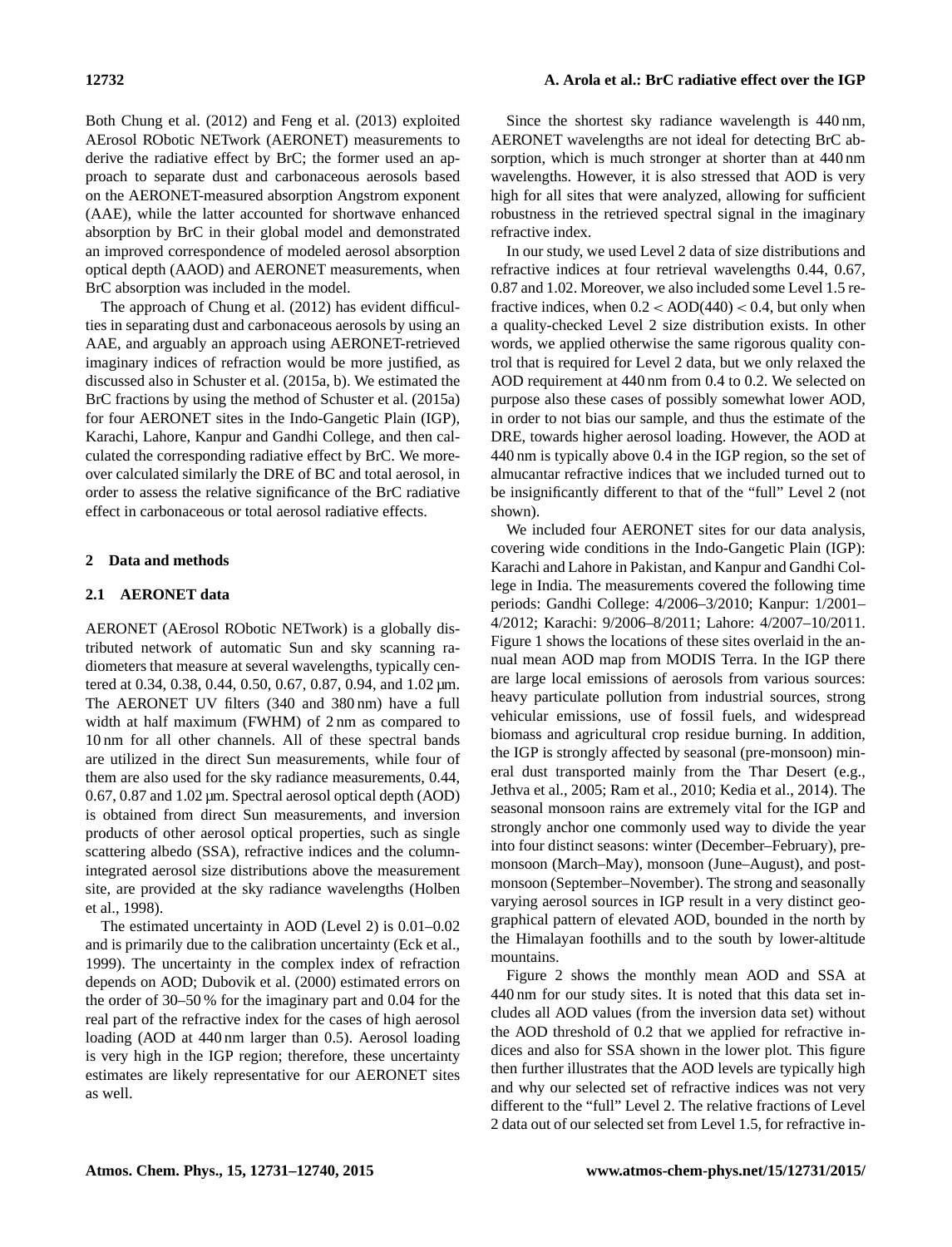

**Figure 1.** Annual mean AOD from MODIS Terra, with our AERONET study sites overlaid in the map. Source of MODIS data: [http://disc.sci.gsfc.nasa.gov/giovanni.](http://disc.sci.gsfc.nasa.gov/giovanni)

dices, were about 60, 97, 85, and 88 % for Karachi, Lahore, Kanpur, and Gandhi College, respectively.

## **2.2 Retrieval of BrC from AERONET measurements**

[Schuster et al.](#page-9-8) [\(2005\)](#page-9-8) developed an approach to retrieving black carbon concentration and specific absorption from AERONET retrievals of imaginary refractive indices, and it was further extended by [Arola et al.](#page-8-7) [\(2011\)](#page-8-7) to also include BrC. Recently, this method was further extended by [Schus](#page-9-4)[ter et al.](#page-9-4) [\(2015a\)](#page-9-4) to simultaneously include carbonaceous aerosols (both BC and BrC) and also mineral dust in both fine and coarse modes separately.

Since the main details of the methodology are comprehensively described elsewhere, particularly in [Schuster et al.](#page-9-4) [\(2015a\)](#page-9-4), only the main points are summarized below. The approach is based on the best match between the modeled imaginary index and those retrieved by AERONET at four inversion wavelengths. For the modeled case, a scattering host is assumed to contain the following absorbing components: black carbon, brown carbon, hematite, and goethite. It is emphasized that this approach is able to detect only a subset of total organic carbon that is present, the part of absorbing organic carbon (BrC). Therefore, the BrC/BC ratios that we can infer from AERONET are not directly comparable with OC/BC ratios available from in situ measurements. Table 1 provides the assumed refractive indices for each of these components. For the BrC refractive index, the values



**Figure 2.** Monthly mean AOD and SSA at 440 nm for our selected AERONET sites. Annual means are indicated by a symbol after December.

given by [Kirchstetter et al.](#page-9-2) [\(2004\)](#page-9-2) were used, because globally they provide reasonable maximum and median fractions for BrC and also reasonable BrC / BC ratios. It is noted that while the most recent version of [Schuster et al.](#page-9-4) [\(2015a\)](#page-9-4) uses Maxwell Garnett as the mixing rule for refractive indices, volume averaging was assumed in the data set used in our analysis. Arguably, given the scope of our study, the choice of the mixing rule is not essential, as long as it is applied consistently both in the AERONET retrieval and in our radiative transfer calculations. Moreover, it has been shown that the volume averaging results in very reasonable performance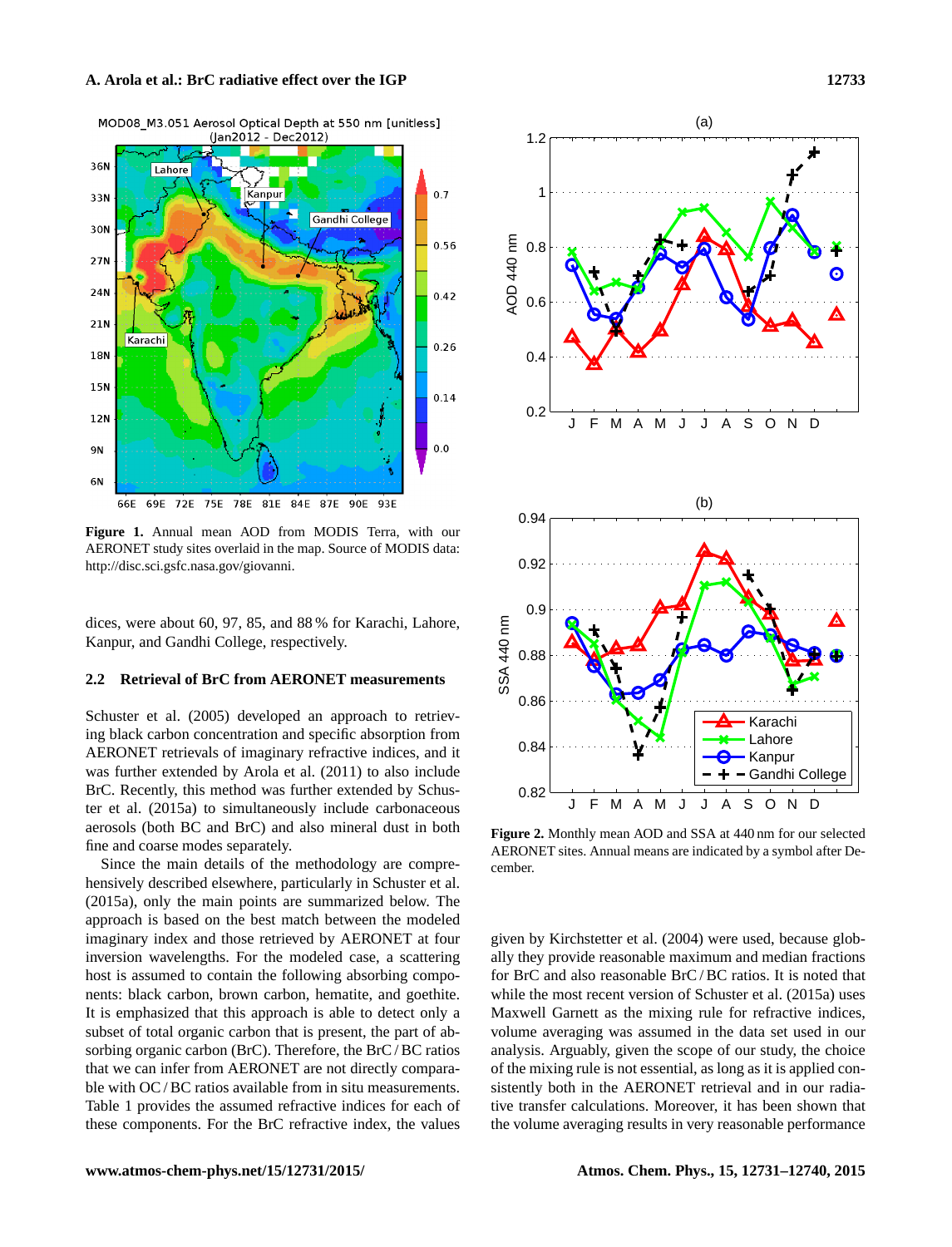**Table 1.** Imaginary indices at 440 nm and RNIR (average of 670, 870, and 1020 nm) assumed for each component in the retrieval of [Schuster et al.](#page-9-4) [\(2015a\)](#page-9-4).

| Wavelength | BrC   |      | BC Goethite Hematite |       |  |  |
|------------|-------|------|----------------------|-------|--|--|
| 440        | 0.063 | 0.79 | 0.068                | 1.23  |  |  |
| NIR.       | 0.003 | 0.79 | 0.1203               | 0.127 |  |  |

in many cases, as demonstrated for instance in [Lesins et al.](#page-9-9) [\(2002\)](#page-9-9).

The AERONET-retrieved imaginary refractive indices at four wavelengths form the basis for retrieving the fractions of absorbing components, including BrC.

The retrieval initially populates the fine mode with BC and BrC and the coarse mode with dust components (hematite and goethite). However, in some cases, in order to reach a realistic fit with the AERONET-retrieved imaginary indices, some of the fine mode has to additionally include iron oxides (hematite and goethite), and likewise some of the coarse mode can include carbonaceous aerosols. The average imaginary index of the three longest wavelengths (670, 870, 1020 nm), at red and near-infrared and hereinafter referred to by  $k_{RNIR}$ , determines the black carbon fraction of the fine mode, for instance, while the difference between the imaginary index at  $440 \text{ nm}$  and  $k_{\text{RNIR}}$  is due to the presence of BrC. Figure 3 shows the mean, median and variability (25 and 75 % percentiles) of  $k_{\text{RNIR}}$  and of the difference between  $k_{440 \text{ nm}}$  and  $k_{\text{RNIR}}$ . Very strong seasonality is evident particularly in  $k_{\text{RNIR}}$ , and thus in BC. The variability is significant; nevertheless, the seasonality of  $k_{\text{RNIR}}$  is strong enough that there is no overlap between the months of highest and lowest values, between November–December and April–May, for instance. Figure 4 shows the monthly mean values of the imaginary index at 440 nm and the difference between  $k_{440 \text{ nm}}$  and  $k_{\text{RNIR}}$ , in the (a) and (b) panels, respectively. Table 2 gives the number of imaginary indices that was included for each site to form the monthly means. Since we use the spectral imaginary index to derive BC and BrC volume fractions, there is understandably a visible similarity between BC fractions and  $k_{\text{RNIR}}$  (between panels a and c) and also BrC fractions and the difference between the imaginary index at 440 nm and RNIR (between panels b and d). The lowest panels, in turn, show the columnar concentrations of BC and BrC. These were obtained by multiplying the BC and BrC volume fractions by AERONET-measured total volume (fine-mode  $+$  coarse-mode volume) and by the assumed densities. The densities of 1.8 g cm<sup>-3</sup> and  $1.2$  g cm<sup>-3</sup> were assumed for BC and BrC, respectively.

There is a significant seasonality in both components of carbonaceous aerosols, particularly in BC, the largest fractions occurring in the winter and late fall seasons. This BC seasonality agrees well with the seasonal pattern that has been obtained by the surface measurements in the IGP [\(Ram](#page-9-6)

**Table 2.** Number of AERONET observations for each month for the four sites. Data were collected for Karachi from September 2006 to August 2011, for Lahore from April 2007 to October 2011, for Kanpur from January 2001 to April 2012, and for Gandhi College from April 2006 to March 2010. Monthly data in parentheses were not included in the study due to the low number of observations.

| Month | Karachi | Lahore | Kanpur | Gandhi College |  |  |
|-------|---------|--------|--------|----------------|--|--|
| 1     | 121     | 19     | 389    | (7)            |  |  |
| 2     | 105     | 13     | 543    | 23             |  |  |
| 3     | 176     | 107    | 746    | 149            |  |  |
| 4     | 165     | 186    | 535    | 211            |  |  |
| 5     | 136     | 172    | 626    | 307            |  |  |
| 6     | 90      | 139    | 365    | 109            |  |  |
| 7     | 46      | 83     | 49     | (8)            |  |  |
| 8     | 14      | 45     | 62     | (5)            |  |  |
| 9     | 129     | 96     | 253    | 42             |  |  |
| 10    | 239     | 116    | 508    | 72             |  |  |
| 11    | 173     | 114    | 433    | 54             |  |  |
| 12    | 118     | 10     | 466    | 68             |  |  |

[et al.,](#page-9-6) [2010\)](#page-9-6), who observed a very distinct BC seasonality. Moreover, they observed similar seasonal patterns for both BC and OC, highest concentrations in late fall/winter due to various sources of carbonaceous aerosols, and biomass burning and wood fuel burning for domestic use, for instance. As noted before, we can only detect absorbing OC via AERONET, so our BrC pattern cannot be, therefore, directly compared with these available OC measurements. However, generally our BrC seasonality agrees also rather well with the seasonality of OC in the IGP observed by [Ram et al.](#page-9-6) [\(2010\)](#page-9-6), while the clearest difference seems to be in spring, when AERONET-based BrC levels are enhanced. As shown by [Vadrevu and Lasko](#page-9-10) [\(2015\)](#page-9-10), for instance, in the IGP there is a bi-modal burning season, peaking in the spring and late fall/winter; this is captured by our BrC retrievals, suggesting that a large fraction of OC emissions in spring and late fall includes brown carbon.

#### **2.3 Calculation of the radiative effect**

The radiative transfer calculations were performed by using the libRadtran package [\(Mayer and Kylling,](#page-9-11) [2005\)](#page-9-11). We used a two-stream solver and correlated-k approximation of [Kato](#page-9-12) [et al.](#page-9-12) [\(1999\)](#page-9-12) with bands from 1 to 31 (from 240.1 to 3991 nm) to cover the entire shortwave (SW) range. The direct radiative effect of BrC, the DRE of BrC, at the top of the atmosphere (TOA) was calculated on a monthly basis, as the difference between two cases: including all aerosols and excluding BrC. The former was based on monthly mean size distribution and refractive index, while the latter set was formed by excluding the volume fraction of BrC. By excluding the BrC fraction, both refractive index and size distribution were then modified. The refractive index for the "non-BrC" case was created by the volume averaging mixing rule and including all the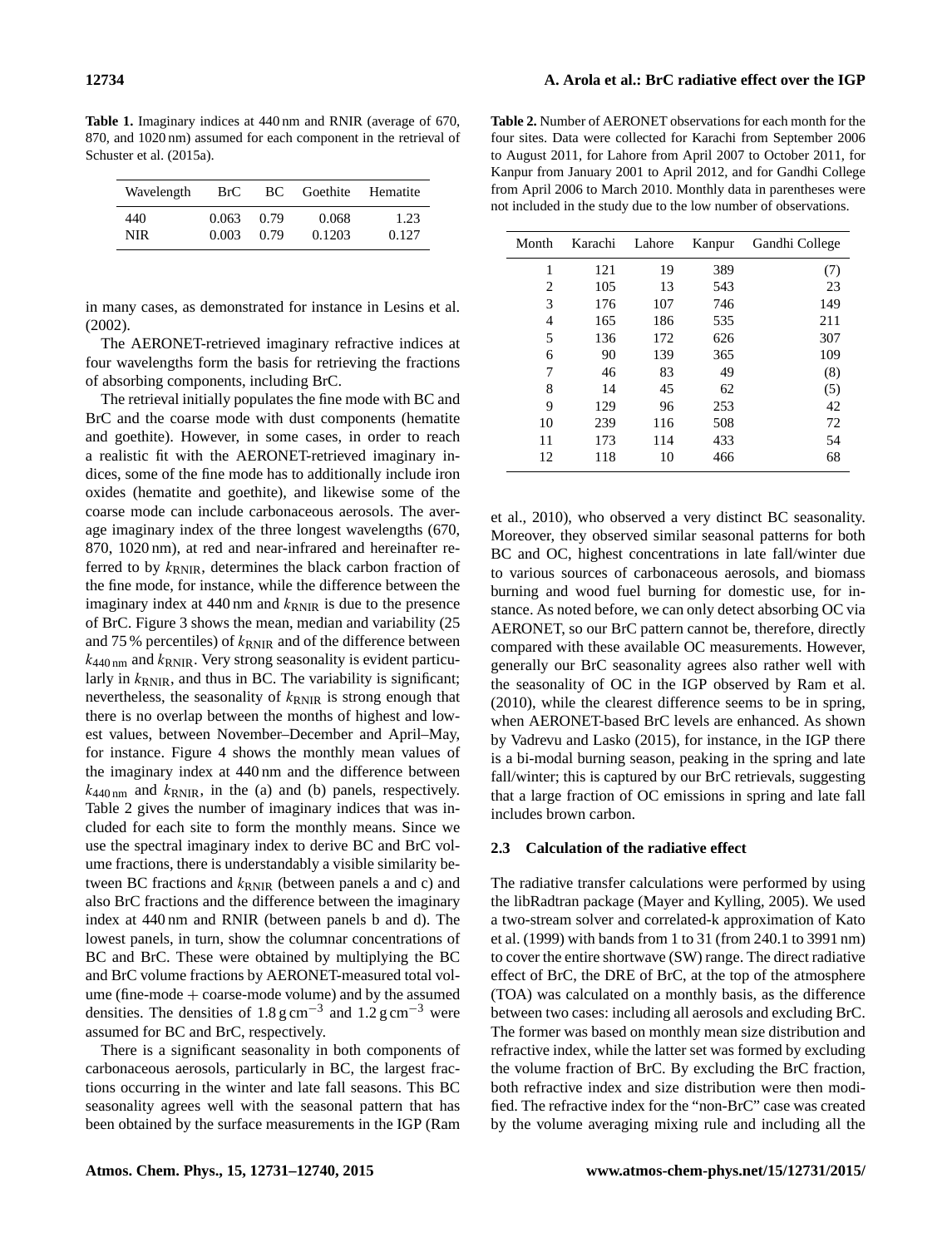

**Figure 3.** Boxplot of monthly imaginary indices: average of the imaginary index at 670, 870, and 1020 nm  $(k_{RNIR})$  in the left panel; difference between the imaginary index at 440 nm and  $k_{RNIR}$  in the right panel, showing the 25 and 75 % percentiles. The boxplot indicating the median and mean is additionally shown by red dots.

other components except for BrC (the scattering host, black carbon, goethite and hematite). The volume size distribution of the "non-BrC" case was formed by reducing the volume in all size ranges by the volume fraction of BrC separately in the fine and coarse modes. By defining the DRE of BrC in this fashion, aerosols are considered internally mixed, which is also the case in AERONET inversion methods. We adopted a similar approach to calculate additionally the DRE of BC and total aerosol.

Size distributions and refractive indices were then used for calculating the aerosol optical properties for the non-BrC mixture, which was done by utilizing the spheroid aerosol model by [Dubovik et al.](#page-8-8) [\(2002\)](#page-8-8). The model is consistent with the one used for the retrieval of AERONET products, assuming a portion of the aerosols to be spheroids, as described by [Dubovik et al.](#page-8-9) [\(2006\)](#page-8-9). This way both the "all aerosols" mixture and the "non-BrC" mixture were described



**Figure 4.** Monthly averages of imaginary indices and the retrieved fraction of carbonaceous aerosols: **(a)** average of the imaginary index at 670, 870, and 1020 nm (kRNIR); **(b)** difference between the imaginary index at 440 nm and  $k_{RNIR}$ ; retrieved volume fractions of **(c)** BC and **(d)** BrC; retrieved columnar concentrations in mg m−<sup>2</sup> of **(e)** BC and **(f)** BrC. Corresponding annual averages are given after December.

by their respective spectral AOD, SSA and asymmetry parameters, which were finally used estimating the DRE of BrC. For the calculations of aerosol direct radiative effect, surface albedo is also a very crucial input. In our simulations we used monthly spectral solar zenith angle dependent albedo from the AERONET inversion product (i.e., MODISbased albedo). The surface albedo was linearly interpolated between the inversion data wavelengths. The surface albedo value at 440 nm was extrapolated to the shorter wavelengths as well, while the wavelengths larger than 1020 nm were linearly extrapolated so that the surface albedo at  $5 \mu m$  is decreased to 0.01. The DRE of BrC (and BC and total aerosol) at TOA was simulated with a 1 h time step over a 24 h diurnal cycle with solar insolation of the 15th day of each month.

# **3 Results**

Figure 5 shows our simulated radiative effects by BrC in the lowest panel, while the upper and middle panels include relevant parameters to interpret these results. The difference in AOD at 440 nm (in blue) and at RNIR (average of 670–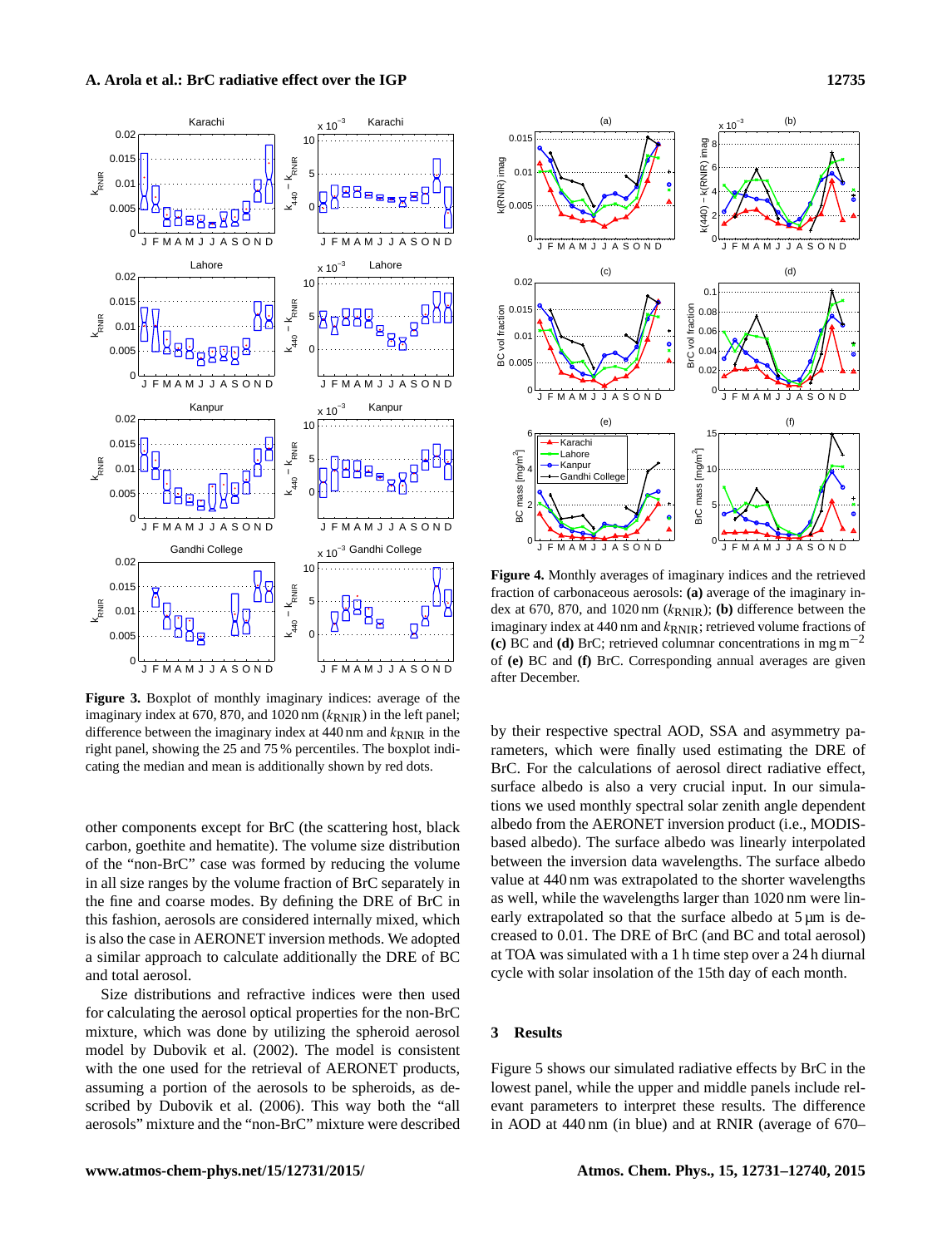1020, in red) between the simulations with and without BrC is shown in the upper panel. The middle panel shows similar results for SSA, which are particularly relevant quantities now to understand whether the overall effect is warming or cooling when BrC is added in. It is emphasized that while brown carbon is absorbing at the shortest wavelengths, determined by the measurement at 440 nm in our case, it is almost purely scattering at RNIR wavelengths. Therefore, when BrC is included, there are typically two spectrally competing effects taking place, warming at the shortest and cooling at the longer wavelengths. And we can detect these effects also in the middle panel of Fig. 5. In principle, the scattering coefficient at RNIR increases when BrC is added, while the absorption coefficient remains close to a constant. Therefore,  $SSA$  (= scattering/[scattering + absorption]) also increases, and the SSA difference at RNIR, shown by the dashed red lines, is therefore essentially always positive. On the other hand, both scattering and absorption coefficients increase upon addition of BrC at the 440 wavelength. Hence, SSA decreases with addition of BrC at that wavelength, since scattering and absorption combined increase more than scattering alone. Thus, the blue lines are always negative.

The relative strength of these spectrally separated cooling and warming effects will eventually determine whether the overall spectrally integrated shortwave direct effect is cooling or warming. And the strength of both these effects, in turn, depends on the relative fractions of the other components present. In our version of absorbing components by [Schuster et al.](#page-9-4) [\(2015a\)](#page-9-4), volume averaging has been applied, consistently both in the retrieval and when we have formed new refractive indices for the "non-BrC" case in our simulations. Therefore, it is also now rather straightforward to give a quantitative estimate of the changes in the imaginary index with and without BrC at 440 nm and a RNIR range for any given fractions of these components. It is now possible to separate BrC influence this way, since we have assumed that BC has a constant refractive index at all wavelengths, where BrC is essentially non-absorbing but absorbs at 440 nm.

As can be seen from Table 1, BC has the largest imaginary index at RNIR wavelengths, and therefore the most sensitive change towards cooling at RNIR takes place when BrC is added to the mixture of relatively large amounts of black carbon. These changes in the imaginary index, with and without BrC, essentially determine the SSA patterns we see in the middle panel of Fig. 5. Therefore, it is useful and clarifying to further interpret our BrC DRE results by focusing next on these changes. Figure 6 shows the change in imaginary index (based on volume averaging), both at 440 nm and RNIR range, if BrC is added in. The scale of both the BC and BrC volume fractions in this figure was determined by the range retrieved for our IGP sites (in the middle panel of Fig. 4). It is evident that including BrC results in an increase of the imaginary index difference at 440 nm, which is a strong function of the BrC volume fraction but depends only slightly on the BC fraction (shown by the solid isolines of the figure). At RNIR range the behavior is quite different: at low enough BC fractions, BrC can result in an increase in the imaginary index; however, most often the opposite is true (shown by the color bar and dotted isolines of the figure). Moreover, this decrease in the imaginary index with increasing BrC volume fraction depends also relatively strongly on the BC volume fraction. This means that for a given BrC fraction, the larger the volume fraction of BC, the stronger the cooling effect at RNIR wavelengths.

Our estimated values for the DRE of BrC shown in Fig. 5, and the corresponding changes in SSA (in the middle panels), are best understood with the help of Fig. 6 and there by the behavior at RNIR in particular. Therefore, this figure includes additionally the retrieved monthly averaged volume fractions of BC and BrC for 2 months, April and November, selected here to roughly represent the periods of the strongest warming and cooling. The name of the site is indicated next to the month of April; thus, the other end of the line corresponds to November. As can be seen from the middle panel of Fig. 5, the largest positive SSA difference at RNIR, when BrC is included, is in Gandhi College in November, which consistently corresponds to the case of the most negative change of the RNIR imaginary index in Fig. 6. This is then also the case of the strongest overall cooling by BrC. The spectral SSA changes due to the BrC, which are illustrated in the middle panel of Fig. 5, mainly determine whether overall cooling or warming takes place. However, the actual magnitude of these spectral cooling and warming contributions, in turn, are also substantially influenced by the absolute BrC fractions in AOD, which are shown in the upper panel of Fig. 5. It is evident that the large values of BrC optical depths at the end of the year in Gandhi College, in addition to the large increase of SSA at RNIR wavelengths, also strongly contribute to the considerable DRE of BrC. Brown carbon causes cooling in the other sites as well during this time of the year, when BC fractions are at their highest. On the other hand, the warming takes place typically in the spring season in all the sites, when BC fractions are lower but BrC fractions are at relatively high levels (shown in Figs. 4 and 6). To summarize, the common pattern is the warming by BrC in the spring season and cooling in the late fall and winter (except for Karachi where cooling takes place only in November– December), and this change of sign in the radiative effect by BrC is due to the different relative fractions of BC during the spring and late fall seasons.

The annually averaged DRE of BrC is slightly positive for Karachi, while Lahore and Kanpur have slight cooling by BrC. The annually averaged negative forcing in Gandhi College is somewhat more profound due to the strongest cooling in the November–December period. The strongest cooling is due to the highest total BrC concentrations and thus AOD corresponding to the BrC during this period, as can be seen from the upper panel of Fig. 5.

Finally, Table 3 gives monthly DRE values for the following cases of included aerosol types: total aerosols, BrC,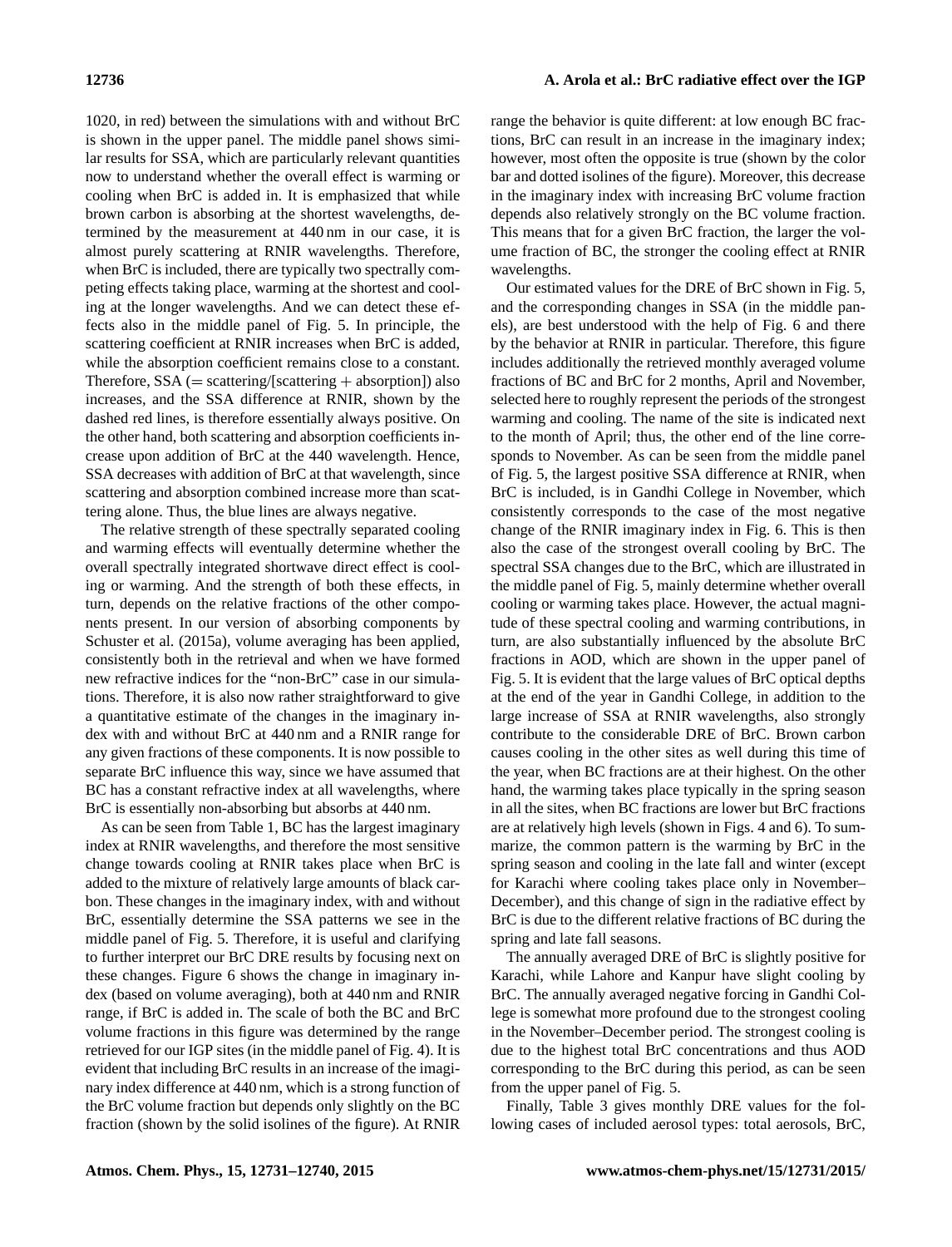|                | Jan                      | Feb      | Mar     | Apr     | May     | Jun     | Jul                      | Aug                      | Sep      | Oct      | <b>Nov</b> | Dec      | Annual  |
|----------------|--------------------------|----------|---------|---------|---------|---------|--------------------------|--------------------------|----------|----------|------------|----------|---------|
| Karachi        |                          |          |         |         |         |         |                          |                          |          |          |            |          |         |
| Total          | $-6.06$                  | $-4.72$  | $-6.30$ | $-4.72$ | $-5.67$ | $-6.18$ | $-11.28$                 | $-7.55$                  | $-5.91$  | $-7.08$  | $-6.81$    | $-5.62$  | $-6.49$ |
| <b>BrC</b>     | $-0.04$                  | 0.02     | 0.22    | 0.22    | 0.09    | 0.10    | 0.06                     | 0.13                     | 0.18     | 0.10     | $-0.15$    | $-0.07$  | 0.07    |
| BC             | 5.91                     | 4.66     | 3.54    | 2.25    | 1.42    | 2.73    | 0.93                     | 3.92                     | 3.22     | 3.57     | 4.99       | 6.06     | 3.60    |
| Non-BrC        | $-6.02$                  | $-4.75$  | $-6.52$ | $-4.94$ | $-5.76$ | $-6.28$ | $-11.34$                 | $-7.69$                  | $-6.09$  | $-7.18$  | $-6.66$    | $-5.55$  | $-6.56$ |
| Lahore         |                          |          |         |         |         |         |                          |                          |          |          |            |          |         |
| Total          | $-12.82$                 | $-10.27$ | $-7.98$ | $-7.18$ | $-6.62$ | $-9.42$ | $-10.29$                 | $-8.95$                  | $-10.23$ | $-13.72$ | $-11.48$   | $-10.92$ | $-9.99$ |
| <b>BrC</b>     | $-0.45$                  | $-0.24$  | 0.02    | 0.28    | 0.50    | 0.44    | 0.13                     | 0.04                     | $-0.02$  | $-0.05$  | $-0.46$    | $-0.57$  | $-0.03$ |
| BC             | 5.00                     | 5.75     | 6.61    | 5.92    | 8.35    | 4.83    | 6.96                     | 6.29                     | 4.30     | 5.90     | 7.51       | 5.70     | 6.09    |
| Non-BrC        | $-12.37$                 | $-10.03$ | $-8.01$ | $-7.46$ | $-7.12$ | $-9.86$ | $-10.42$                 | $-8.99$                  | $-10.22$ | $-13.67$ | $-11.01$   | $-10.34$ | $-9.96$ |
| Kanpur         |                          |          |         |         |         |         |                          |                          |          |          |            |          |         |
| Total          | $-10.05$                 | $-6.06$  | $-4.83$ | $-5.32$ | $-5.72$ | $-6.57$ | $-3.36$                  | $-2.79$                  | $-5.80$  | $-9.84$  | $-11.08$   | $-10.16$ | $-6.80$ |
| <b>BrC</b>     | $-0.21$                  | $-0.18$  | 0.05    | 0.23    | 0.33    | 0.11    | 0.12                     | 0.05                     | $-0.01$  | $-0.10$  | $-0.36$    | $-0.31$  | $-0.02$ |
| BC             | 6.88                     | 6.71     | 6.13    | 5.91    | 4.98    | 4.30    | 10.74                    | 7.63                     | 4.24     | 6.35     | 7.84       | 6.93     | 6.55    |
| Non-BrC        | $-9.84$                  | $-5.88$  | $-4.88$ | $-5.55$ | $-6.06$ | $-6.67$ | $-3.48$                  | $-2.84$                  | $-5.79$  | $-9.74$  | $-10.72$   | $-9.85$  | $-6.78$ |
| Gandhi College |                          |          |         |         |         |         |                          |                          |          |          |            |          |         |
| Total          | $\overline{\phantom{0}}$ | $-9.18$  | $-6.51$ | $-2.08$ | $-3.88$ | $-9.06$ |                          |                          | $-7.31$  | $-10.14$ | $-10.42$   | $-13.00$ | $-7.95$ |
| <b>BrC</b>     | -                        | $-0.19$  | $-0.15$ | 0.42    | 0.30    | 0.14    | $\overline{\phantom{0}}$ |                          | $-0.05$  | $-0.23$  | $-0.83$    | $-0.68$  | $-0.14$ |
| BC             | $\overline{\phantom{0}}$ | 7.56     | 5.36    | 9.92    | 10.83   | 6.44    | $\overline{\phantom{0}}$ | $\overline{\phantom{0}}$ | 5.42     | 5.51     | 9.53       | 8.73     | 7.70    |
| Non-BrC        |                          | $-8.98$  | $-6.36$ | $-2.50$ | $-4.18$ | $-9.20$ |                          |                          | $-7.26$  | $-9.92$  | $-9.59$    | $-12.32$ | $-7.81$ |

Table 3. Monthly DRE (W m<sup>-2</sup>) of different aerosol types, "non-BrC" referring to the case with all aerosols other than BrC. The annual mean is shown after December. The three missing months of Gandhi College had fewer than 10 observations.



**Figure 5.** Upper panel: monthly averages of the difference in AOD at 440 nm (blue) and at RNIR (red) between simulations with and without BrC. Middle panel: corresponding cases for SSA. Lower panel: monthly average DRE of BrC. Corresponding annual averages are given by the symbol after December.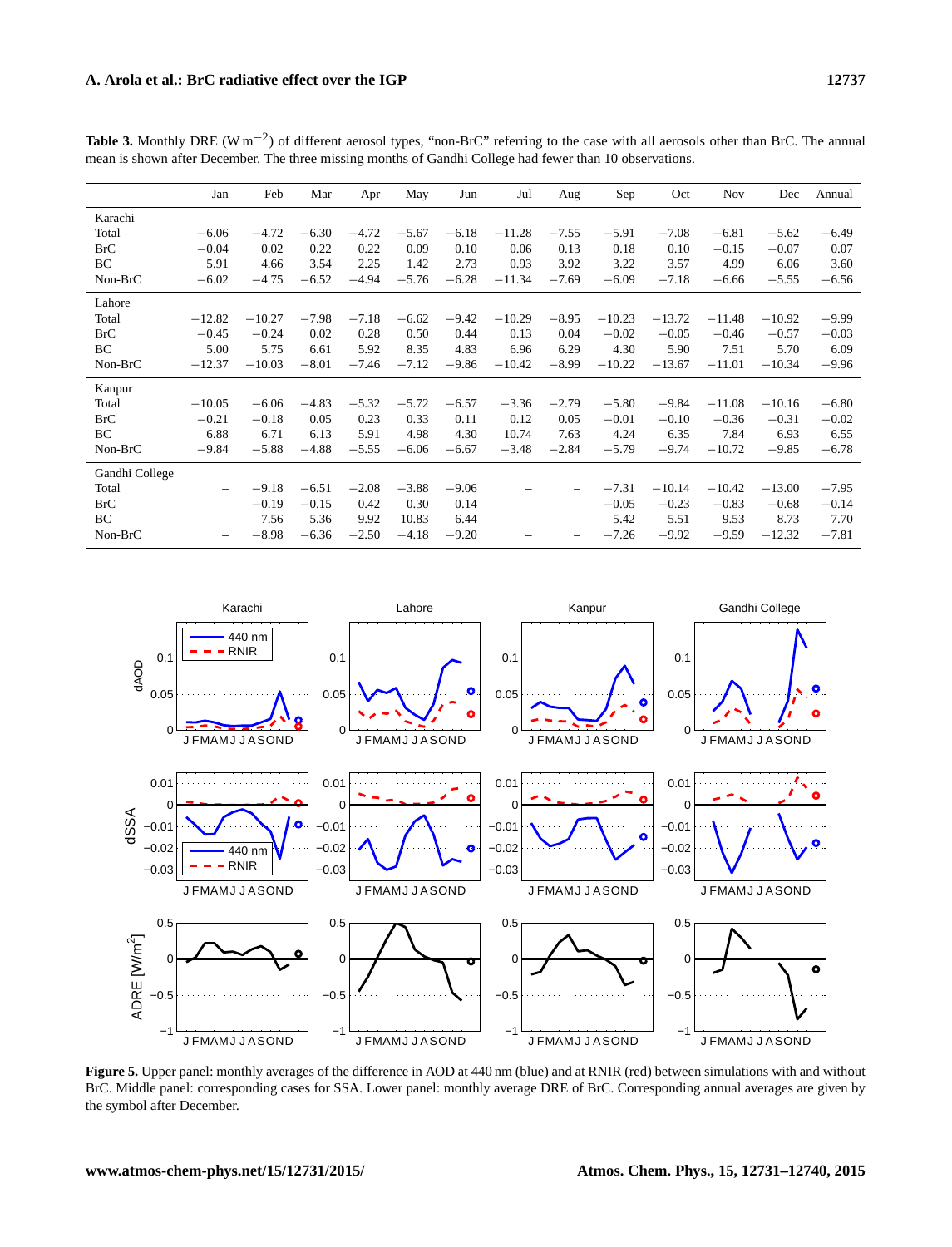

**Figure 6.** Difference between the imaginary index with and without BrC included at 440 nm (solid isolines) and at RNIR wavelengths (by color bar and dotted isolines) as a function of BC and BrC volume fractions. Monthly mean values of BC and BrC volume fractions are shown for each site by symbols and lines for 2 months: April with the name of the site next to it and November at the other end of the line.

BC and additionally the case with all aerosols except for BrC ("non-BrC"). One can conclude, for example, that during April–May the relative magnitude of warming by BrC is about 5–7 % of total aerosol cooling, except for Gandhi College, where it is as high as 20 % in April due to the strong BC absorption and thus small overall cooling. On the other hand, the importance of accounting properly for the spectral BrC effect in the DRE of carbonaceous aerosols  $(BrC + BC)$  can be emphasized by comparing it to BC (thus the second and third rows of Table 3). This comparison illustrates that BrC absorption can reach about 10 % of carbonaceous aerosol absorption.

As discussed above, whether the spectrally integrated SW direct radiative effect by BrC results in cooling or warming is determined by the relative strength of two opposing effects, warming at shorter wavelengths and cooling at the RNIR range. Thus it is crucial to properly take both of these spectral effects into account, which is often true for total aerosol DRE calculations as well. However, it has also been common to estimate the optical properties at mid-visible only and then apply some simple approximations and assumptions to account for spectral dependence in direct radiative effect calculations (e.g., [Chylek and Wong](#page-8-10) , [1995;](#page-8-10) [Haywood and Shine](#page-8-11) [,](#page-8-11) [1995\)](#page-8-11). Therefore, we wanted to also assess how well DRE based on the mid-visible range only could represent the entire SW range. We repeated our calculations for the DRE of BrC, but using Kato band no. 10 only, since it has the central wavelength at 544.8 nm (range from 540 to 549.5 nm). We estimated additionally the direct radiative effect of BC and total aerosol, using an identical approach that we described above for BrC. Thus the DRE of BC, for instance, was based



**Figure 7.** Direct radiative effect in Kanpur based on two spectral ranges of Kato bands: (1) all Kato bands and (2) Kato band no. 10 (center wavelength at 544.8 nm), but scaled to account for the full SW range. Upper panel: for BC; middle panel: for BrC; lower panel: for total aerosol.

on two radiative transfer runs: the case of all aerosols, and without BC. We then calculated the mean ratio of the DRE from the following two runs (separately for the BrC, BC and total aerosol cases): (1) actual spectrally resolved radiative transfer calculation including all the Kato bands, i.e., by the same approach we have applied in our results shown earlier, and (2) the radiative effect from the single Kato band no. 10 only. This mean ratio was then used as a conversion factor to get a full SW DRE from a single-band DRE radiative transfer run, and to make these two approaches comparable. Figure 7 shows the DRE in Kanpur from these two cases: (1) actual spectrally resolved radiative transfer calculation including all the Kato bands, and (2) the radiative effect from the single Kato band no. 10 only, but scaled to represent the full SW.

It is evident that a single wavelength approach can produce a rather stable estimate for the BC radiative effect; the relative error is within  $\pm 10$ %, which is understandable given the spectrally invariant imaginary index of BC. On the other hand, both the BrC and total aerosol cases can reach significantly higher relative differences. SW radiative effects of BrC and total aerosol include typically wavelength ranges of both cooling and warming effects that a single wavelength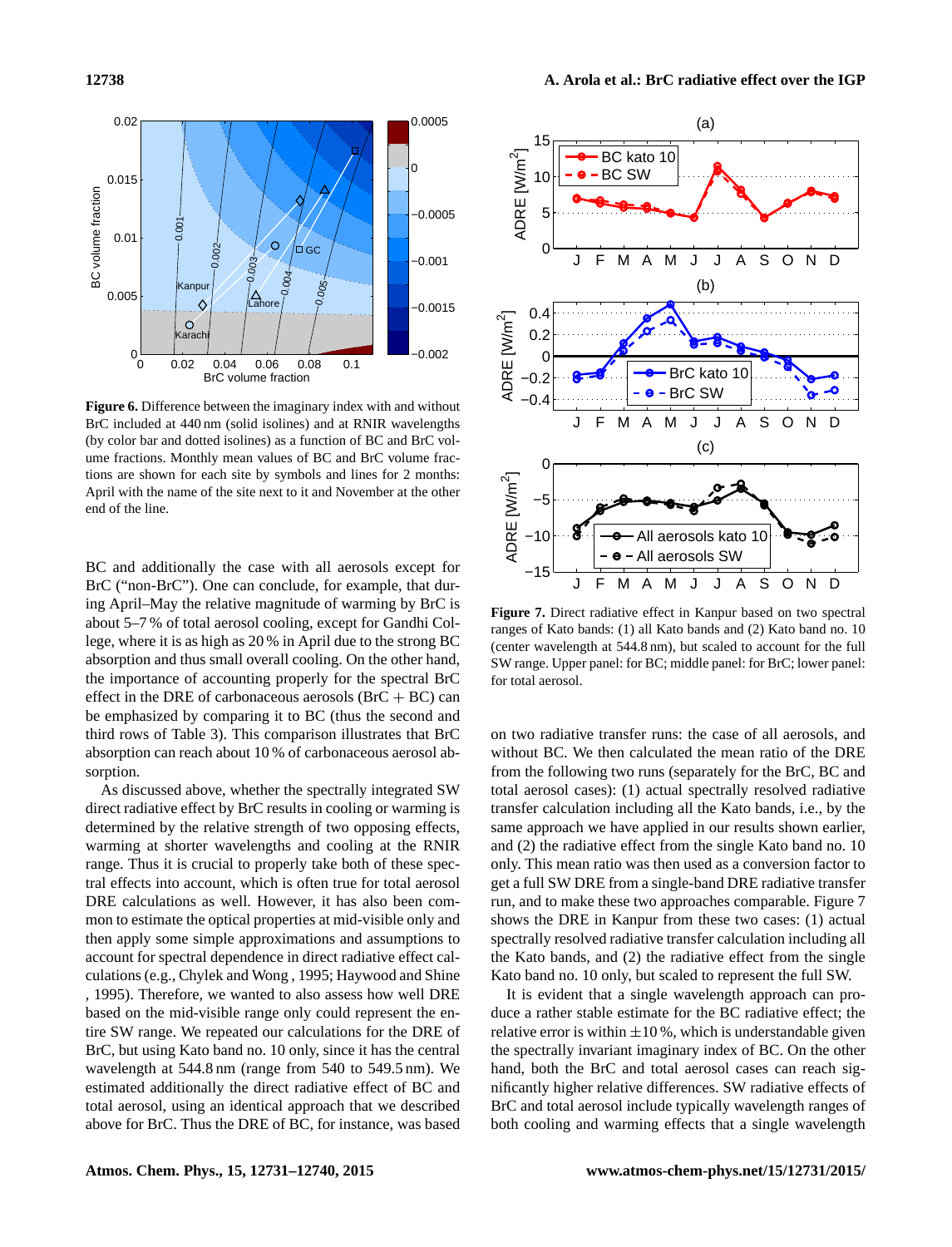### **A. Arola et al.: BrC radiative effect over the IGP 12739**

approach cannot therefore properly capture. Spectral dependence of the DRE of BrC was illuminated above, while the spectral dependence of the total aerosol DRE is typically different; for instance, in Kanpur, SSA is low enough and surface albedo high enough at RNIR range during the summer months to produce warming at these longer wavelengths (not shown), although the overall spectrally integrated total aerosol direct radiative effect is always negative, as shown in the lower panel of Fig. 7.

## **4 Conclusions**

The importance of light-absorbing organic aerosols has become evident in recent years. It is important to understand and take into account the effects of BrC not only for the aerosol radiative forcing, but also for surface UV radiation levels and remote sensing from satellite in the UV wavelengths. However, there are relatively few measurementbased estimates for the direct radiative effect of BrC so far. In those earlier studies, the AERONET-measured AAOD and AAE have been exploited, while this is the first time that the DRE of BrC is estimated by exploiting the AERONETretrieved imaginary indices. With AAOD and AAE information only, there is little information about the aerosol size, and thus the separation of dust and BrC absorption becomes unclear, while arguably with the use of imaginary indices [\(Schuster et al.,](#page-9-5) [2015b\)](#page-9-5), they can be better distinguished. We estimated the radiative effect of BrC for four AERONET sites in the Indo-Gangetic Plain (IGP): Karachi, Lahore, Kanpur and Gandhi College. We found a distinct seasonality, which was generally similar among all the sites, but with slightly different strengths. The warming by BrC takes place during the spring season, due to the relatively low BC fractions, so that the scattering effect by BrC at RNIR does not become significant enough and the absorption at the shortest wavelengths dominates in the spectrally integrated radiative effect. The opposite is true in late fall and in the winter period, when the BC fractions are more substantial, and therefore the cooling effect at RNIR wavelengths becomes more significant in the overall shortwave radiative effect by BrC.

We estimated the DRE of BrC as a difference of two radiative transfer runs: the case for all aerosols and without BrC. We estimated the DRE of BC and total aerosol similarly and, in that context, it became evident that the role of BrC is not insignificant and, moreover, it is crucial to properly account for its spectral radiative effect. The DRE of BrC can reach magnitudes of 10 % relative to BC, so it is not negligible in the DRE of absorbing carbonaceous  $(BC + BrC)$  aerosols. Moreover, the DRE of BrC exhibited a distinct seasonality in the four sites we included in our analysis. Therefore, this study stresses the need to account for absorbing OC, not to assume it is purely scattering. And it is then particularly crucial to properly account for both warming effect at the lowest

and cooling effect at the longer wavelengths, when forming the overall SW direct radiative effect of BrC.

*Acknowledgements.* This study was supported by the Academy of Finland (project number 264242).

Edited by: E. Gerasopoulos

# **References**

- <span id="page-8-7"></span>Arola, A., Schuster, G., Myhre, G., Kazadzis, S., Dey, S., and Tripathi, S. N.: Inferring absorbing organic carbon content from AERONET data, Atmos. Chem. Phys., 11, 215–225, doi[:10.5194/acp-11-215-2011,](http://dx.doi.org/10.5194/acp-11-215-2011) 2011.
- <span id="page-8-1"></span>Chung, C., Ramanathan, V., and Decremer, D.: Observationally constrained estimates of carbonaceous aerosol radiative forcing, P. Natl. Acad. Sci., 109, 11624–11629, 2012.
- <span id="page-8-10"></span>Chylek, P. and Wong, J.: Effect of absorbing aerosols on global radiation budget, Geophys. Res. Lett., 22, 929–931, 1995.
- <span id="page-8-5"></span>Dubovik, O., Smirnov, A., Holben, B. N., King, M. D., Kaufman, Y. J., Eck, T. F., and Slutsker, I.: Accuracy assessment of aerosol optical properties retrieval from AERONET sun and sky radiance measurements, J. Geophys. Res., 105, 9791–9806, 2000.
- <span id="page-8-8"></span>Dubovik, O., Holben, B. N., Lapyonok, T., Sinyuk, A., Mishchenko, M. I., Yang, P., and Slutsker, I.: Non-spherical aerosol retrieval method employing light scattering by spheroids, Geophys. Res. Lett., 29, 54–1–54–4, doi[:10.1029/2001GL014506,](http://dx.doi.org/10.1029/2001GL014506) 2002.
- <span id="page-8-9"></span>Dubovik, O., Sinyuk, A., Lapyonok, T., Holben, B. N., Mishchenko, M., Yang, P., Eck, T. F., Volten, H., Muñoz, O., Veihelmann, B., van der Zande, W. J., Leon, J.-F., Sorokin, M., and Slutsker, I.: Application of spheroid models to account for aerosol particle nonsphericity in remote sensing of desert dust, J. Geophys. Res.- Atmos., 111, D11208, doi[:10.1029/2005JD006619,](http://dx.doi.org/10.1029/2005JD006619) 2006.
- <span id="page-8-4"></span>Eck, T., Holben, B., Reid, J. S., Dubovik, O., Smirnov, A., O'Neill, N. T., Slutsker, I., and Kinne, S., Wavelength dependence of the optical depth of biomass burning urban and desert dust aerosols, J. Geophys. Res., 104, 31333–31349, doi[:10.1029/1999JD900923,](http://dx.doi.org/10.1029/1999JD900923) 1999.
- <span id="page-8-2"></span>Feng, Y., Ramanathan, V., and Kotamarthi, V. R.: Brown carbon: a significant atmospheric absorber of solar radiation?, Atmos. Chem. Phys., 13, 8607–8621, doi[:10.5194/acp-13-8607-2013,](http://dx.doi.org/10.5194/acp-13-8607-2013) 2013.
- <span id="page-8-11"></span>Haywood, J. M. and Shine, K. P.: The effect of anthropogenic sulfate and soot aerosol on the clear sky planetary radiation budget, Geophys. Res. Lett., 22, 602–606, 1995.
- <span id="page-8-3"></span>Holben, B. N., Eck, T. F., Slutsker, I., Tanre, D., Buis, J. P., Setzer, A., Vermote, E., Reagan, J. A., Kaufman, Y., Nakajima, T., Lavenu, F., Jankowiak, I., and Smirnov, A.: AERONET – A federated instrument network and data archive for aerosol characterization, Rem. Sens. Environ., 66, 1–16, 1998.
- <span id="page-8-6"></span>Jethva, H., Satheesh, S. K., and Srinivasan, J.: Seasonal variability of aerosols over the Indo-Gangetic basin, J. Geophys. Res., 110, D21204, doi[:10.1029/2005JD005938,](http://dx.doi.org/10.1029/2005JD005938) 2005.
- <span id="page-8-0"></span>Kanakidou, M., Seinfeld, J. H., Pandis, S. N., Barnes, I., Dentener, F. J., Facchini, M. C., Van Dingenen, R., Ervens, B., Nenes, A., Nielsen, C. J., Swietlicki, E., Putaud, J. P., Balkanski, Y., Fuzzi, S., Horth, J., Moortgat, G. K., Winterhalter, R., Myhre, C. E.